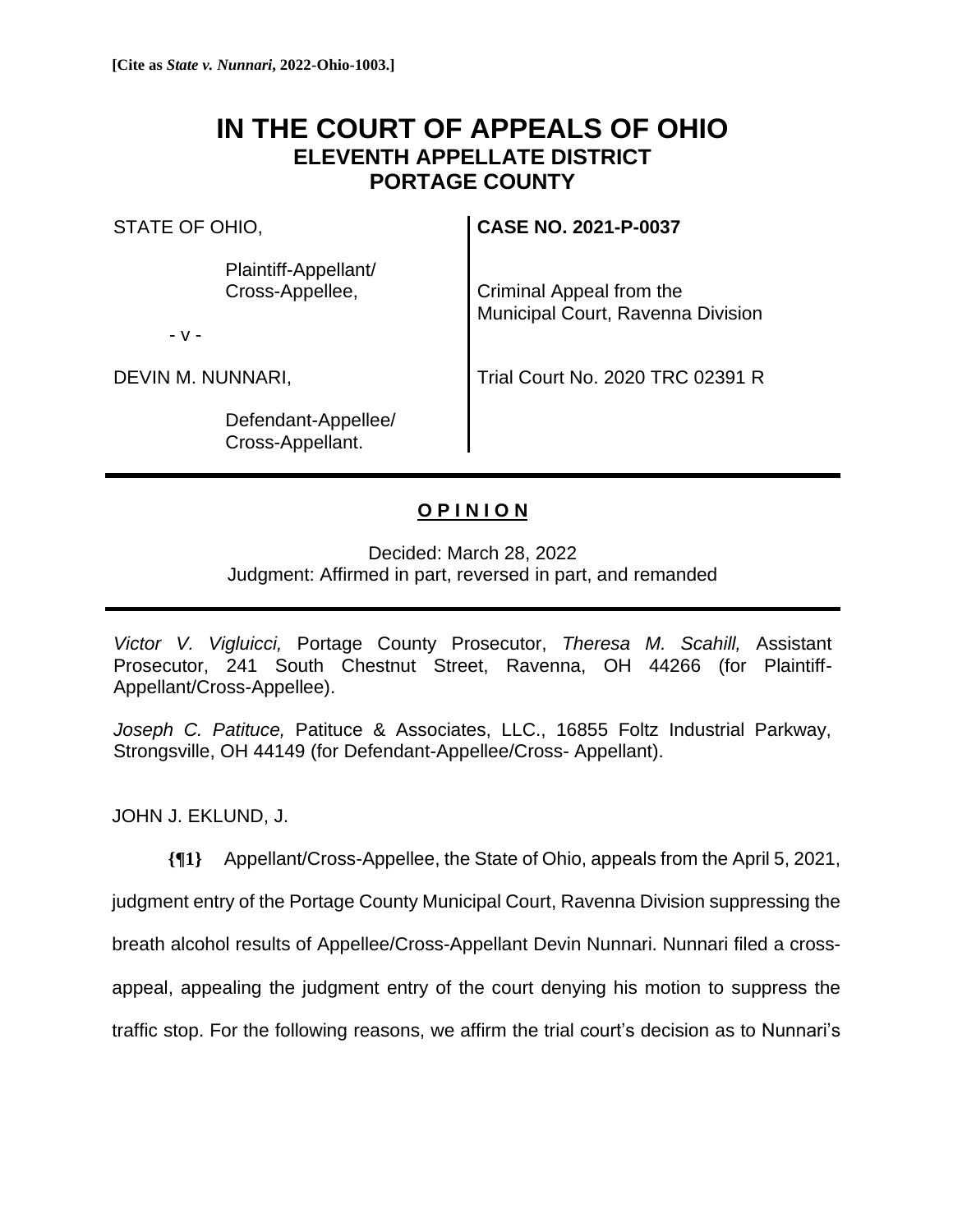cross-appeal and reverse and remand for further proceedings as outlined in this opinion as to the State's appeal.

#### **Procedural History**

**{¶2}** On February 20, 2020, Ohio State Highway Patrol Trooper Chester Engle arrested Nunnari for Operating a vehicle under the influence (OVI) of alcohol or drugs in violation of R.C. 4511.19(A)(1)(a) and R.C. 4511.19(A)(1)(d) and speeding in violation of R.C. 4511.21(C).

**{¶3}** Nunnari was arraigned in the Portage County Municipal Court on February 24, 2020. Nunnari filed a Motion to Suppress, a Supplemental Motion to Suppress, and a Motion for Judicial View. On March 10, 2021, the court held a suppression hearing. At the time of the hearing, the parties limited the scope of the hearing to the reasonable suspicion for Trooper Engle to conduct the traffic stop and initiate field sobriety tests as well as the admissibility of the breath test results.

**{¶4}** After the hearing, the court heard closing arguments from the parties and granted 14 days to Nunnari to file a post-hearing brief saying that the post-hearing brief was "going to have an impact on my ruling." The court said that it would give the State the same "courtesy as well, 14 days to respond." The court also granted Nunnari's Motion for Judicial View and agreed to view the scene both in daylight and after nightfall.

**{¶5}** Nunnari filed his post-hearing brief on April 6, 2021. Thirteen days later, the court issued its Judgment Entry denying Nunnari's motion as to the reasonable suspicion for the stop and to conduct field sobriety tests and granting his motion as to alcohol breath test. The next day, April 6, 2021, the State timely filed its post-hearing brief.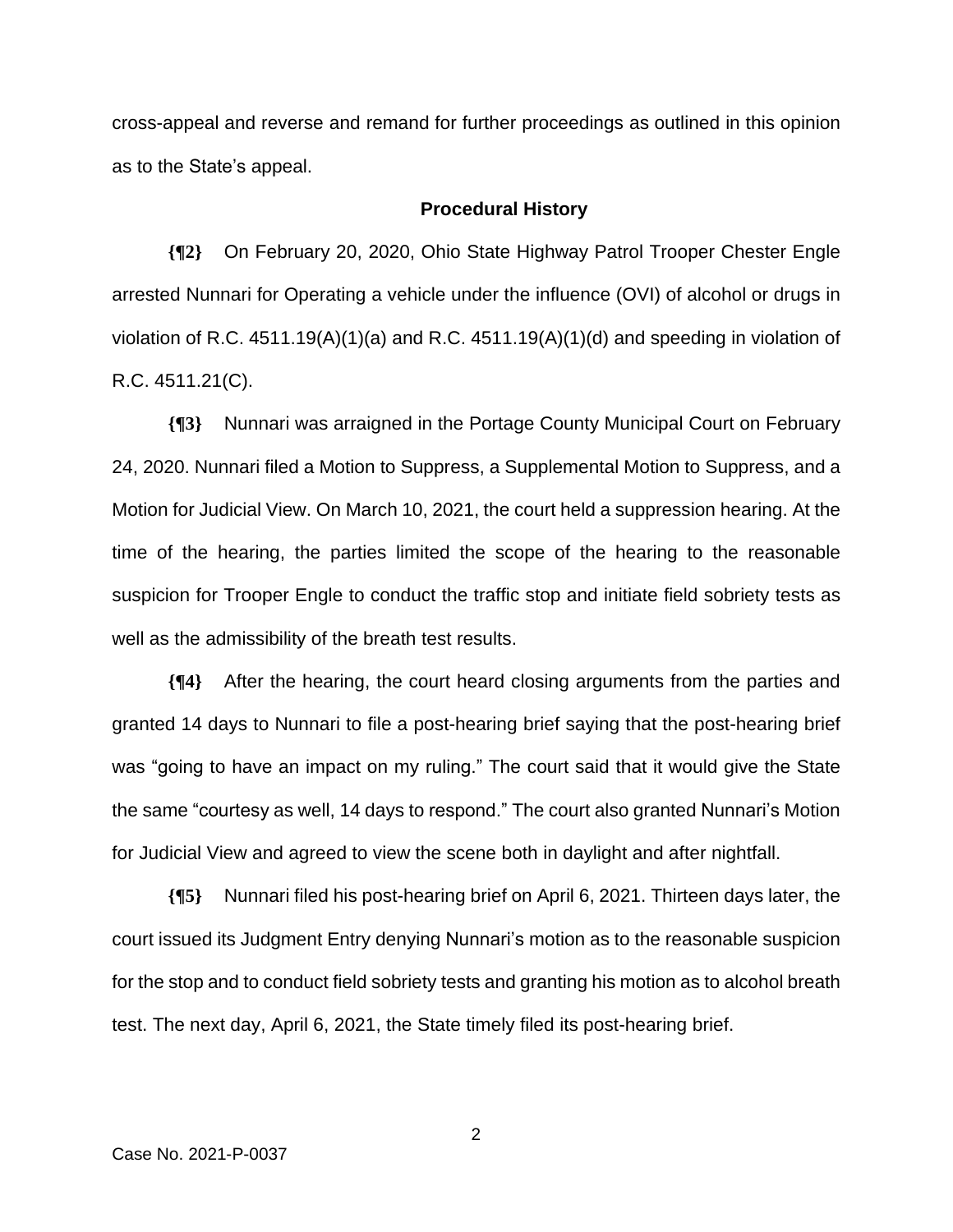**{¶6}** The State filed this appeal arguing that the trial court erred by issuing its Judgment Entry one day too early and that the trial court erred by excluding the results of the breath alcohol test. Nunnari filed a cross-appeal on the sole issue of whether Trooper Engle had reasonable suspicion to conduct the traffic stop.

#### **Suppression Hearing**

#### **Traffic Stop:**

**{¶7}** Trooper Engle testified at the hearing that at 2:38 on the morning of February 20, 2020, he was stationary in a parking lot on State Route 59 near milepost 3. The area has retail establishments, restaurants, apartment complexes, and a gas station nearby. The area is well lit by streetlights and from auxiliary lights from nearby stores. State Route 59 goes uphill toward Horning Road. Engle testified that from his vantage point, he could see all the way to Horning Road where State Route 59 starts to curve and go back downhill.

**{¶8}** He said that traffic was light and that he was watching traffic to monitor for violations. Engle heard a vehicle's tires squeal and engine roar which drew his attention to a vehicle pulling out from an apartment complex between his position and Horning Road. He used his LiDAR to check the speed of the vehicle and measured it at 59 miles per hour in a 35 mile per hour zone. He observed the vehicle to be a dark four-door sedan.

**{¶9}** Engle pulled out of the parking lot to catch up to the vehicle but did not immediately turn on his lights or siren. As he pulled out of the lot, he saw the vehicle turn left onto Horning Road where he lost sight of it. He also saw a Kent Police Department cruiser pull out as well and travel in the same direction as the vehicle.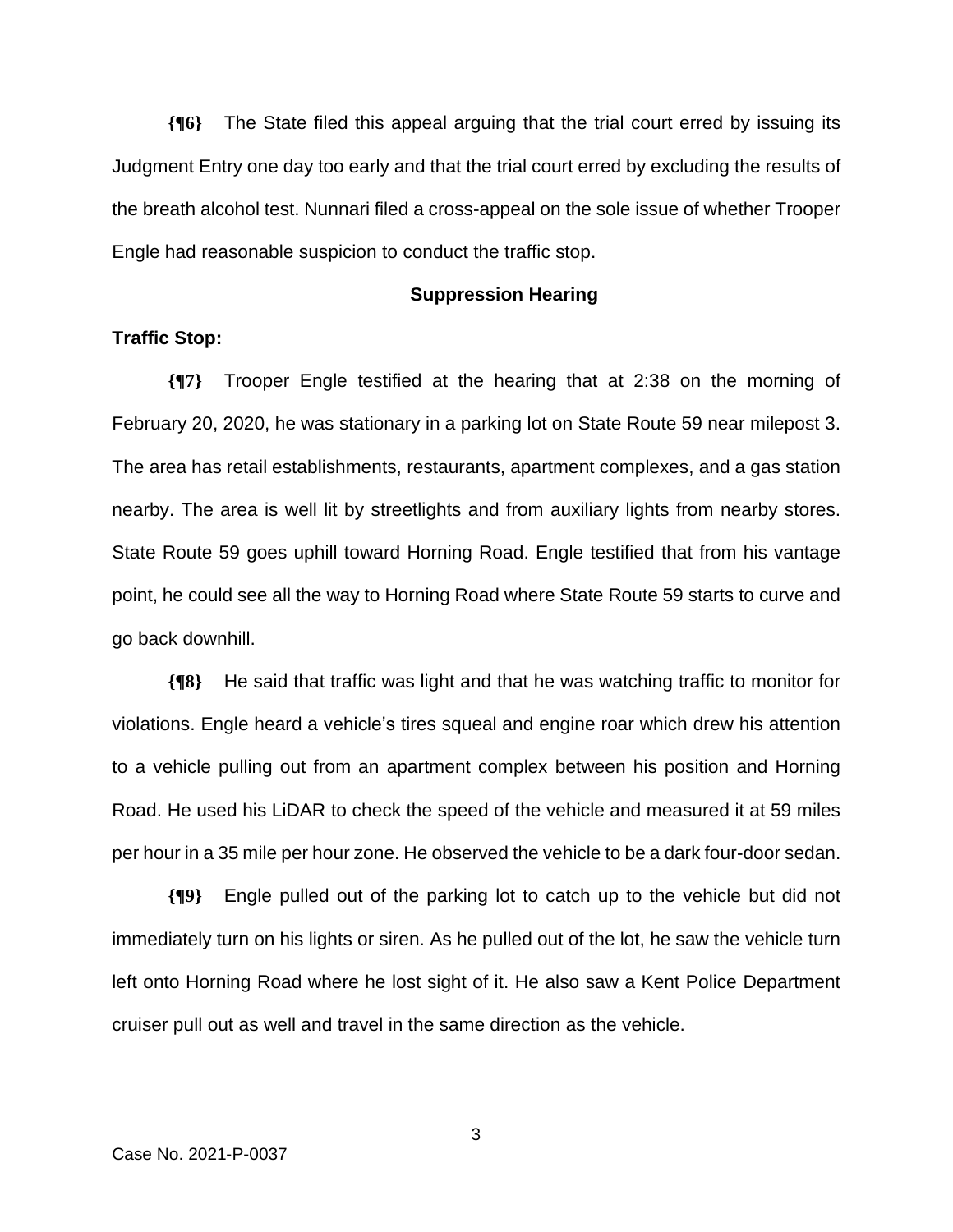**{¶10}** Engle traveled down Horning Road but was behind the Kent cruiser and did not see the suspected vehicle again until he saw it turn into an apartment complex. Engle stated that the Kent cruiser was directly behind the vehicle that turned into the complex. The Kent cruiser pulled into the apartment complex as well but never initiated a traffic stop.

**{¶11}** Engle was confident that the black sedan that pulled into the apartment complex was the same dark four-door sedan that he observed squeal its tires and speed down State Route 59. Trooper Engle's dash camera video shows that the time between his pulling out of the parking lot to the time that he initiated the traffic stop in the apartment complex parking lot was approximately 90 seconds.

**{¶12}** After stopping the vehicle, Engle identified the driver as Nunnari and questioned him about where he was coming from. Nunnari's answer was consistent with what the trooper observed. Engle noted that Nunnari had an odor of alcohol coming from his person and the odor remained after Nunnari stepped out of the vehicle. He also saw that Nunnari had bloodshot eyes. Nunnari admitted that he had last consumed alcohol at 1:00 a.m. and that he had two drinks. Engle decided to conduct field sobriety tests with Nunnari based on the high speed he observed him travel on State Route 59, the odor of alcohol coming from his person, the bloodshot eyes, and the admission to drinking.

#### **Breath Test Testimony:**

**{¶13}** The State called Jenna Walock, Program Administrator for the Ohio Department of Health, Alcohol and Drug Testing Program, to testify about the calibration of the breath test device used in this case. The State introduced exhibits B, C, D1, E, F, G, and H relating to the Nunnari's test and the calibration of the device. State's Exhibit B,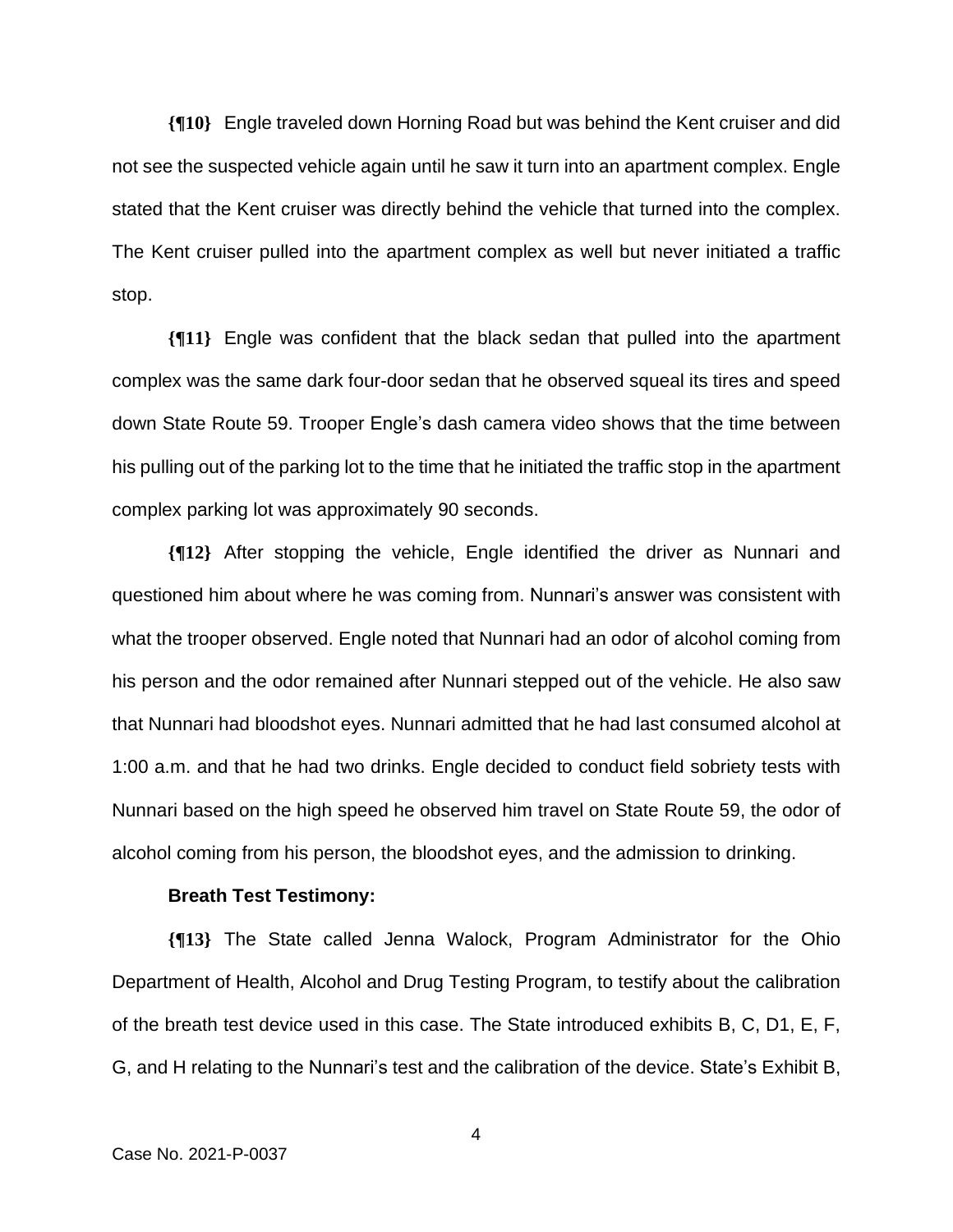Nunnari's breath test result, was not certified. Moreover, Trooper Engle's testimony did not address Exhibit B, he did not testify that he conducted a breath alcohol test with Nunnari nor to the results of any such test. Walock testified about Exhibit B and said that it is a document maintained on the Department of Health, Alcohol and Drug Testing Program website. The remaining breath test exhibits were certified records kept and maintained in the regular course of business by the Department of Health. The State did not call Walock as an expert witness.

**{¶14}** Nunnari objected to the admission of these exhibits and to all testimony by Walock because she was not the individual who generated the exhibits or calibrated the machine Trooper Engle used to test Nunnari. That person, Craig Yanni, had recently retired from service and Walock instead testified in his absence as Yanni's former supervisor. The court allowed the testimony noting Nunnari's objection and indicated it would take the objections under advisement after considering the parties' post-hearing briefs.

#### **Trial Court's Judgment Entry:**

**{¶15}** The trial court issued its Judgment Entry on April 5, 2021, 13 days after Nunnari filed his post-hearing brief. In it, the court noted that it conducted a view of the scene and that during nighttime hours, it was difficult to track a vehicle through the intersection. The court therefore concurred with Nunnari's argument that it

was practically impossible for Trooper Engle to maintain visual contact with the Defendant's alleged vehicle. However, this Court finds Trooper Engle's testimony credible and further finds even if visual contact was briefly lost, Trooper Engle's inferences from his pursuit and investigation, as well as the answers provided by the Defendant leads a reasonable person to conclude the Defendant's vehicle was properly identified by Trooper Engle as the vehicle and driver Trooper Engle observed speeding.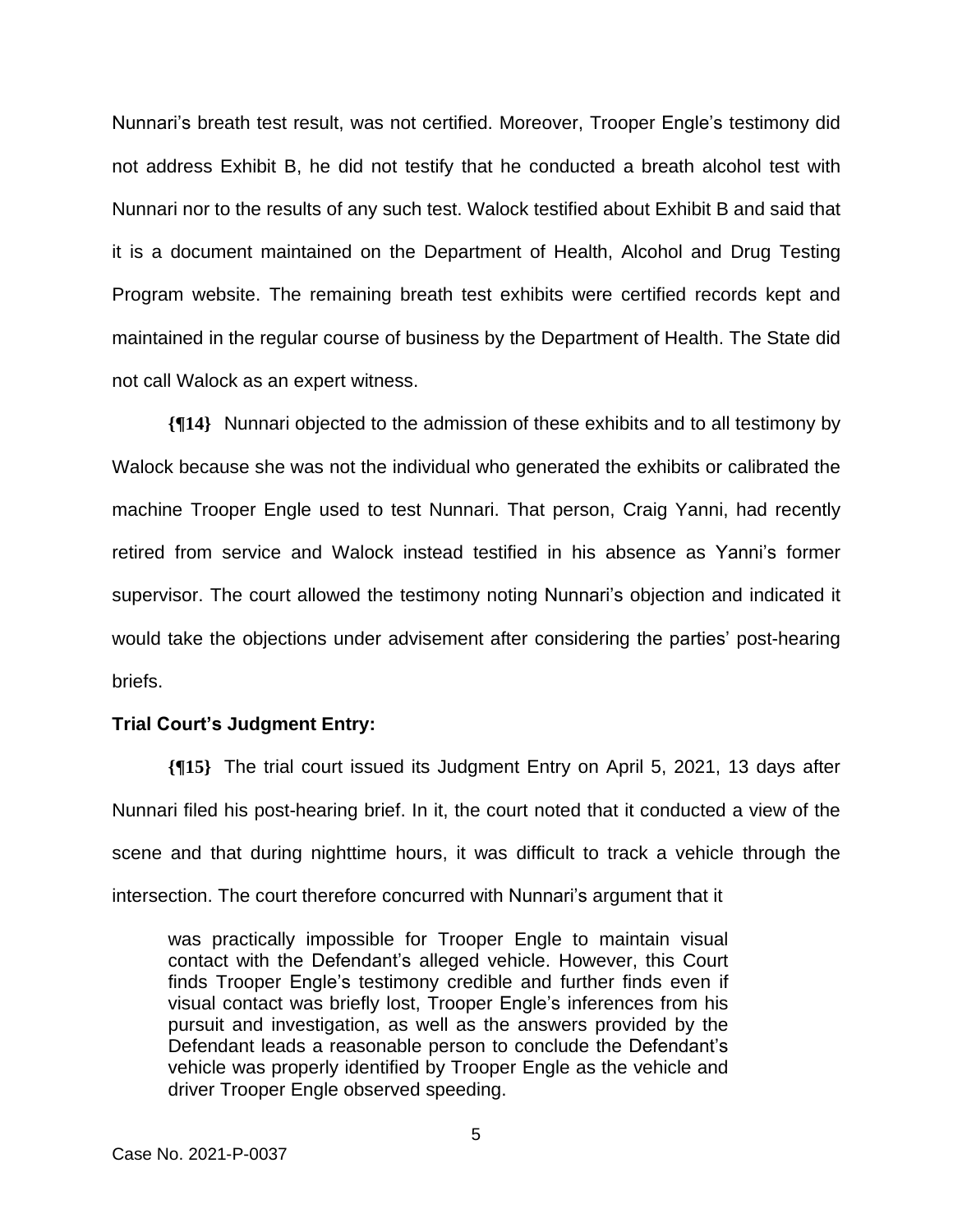**{¶16}** In reference to Walock's testimony and the associated exhibits introduced through her testimony, the trial court found that the State did not meet it's "burden to permit testimony and exhibits introduced through Jenna Walock. The testimony and exhibits would require knowledge and/or opinions commonly not known to lay people. The State expressly chose not to qualify or call Jenna Walock as an expert witness."

## **Law and Analysis:**

**{¶17}** "'Appellate review of a motion to suppress presents a mixed question of law and fact." *State v. Burnside*, 100 Ohio St.3d 152, 2003-Ohio-5372, 797 N.E.2d 71, ¶ 8. At a hearing on a motion to suppress, the trial court, as the trier of fact, is in the best position to weigh the evidence by resolving factual questions and evaluating the credibility of witnesses. *Id.*; *State v. Mills*, 62 Ohio St.3d 357, 366, 582 N.E.2d 972 (1992). A reviewing court must accept the facts determined by the trial court as true and "independently determine, without deference to the conclusion of the trial court, whether the facts satisfy the applicable legal standard." *Burnside,* citing *State v. McNamara*, 124 Ohio App.3d 706, 707 N.E.2d 539 (4th Dist.1997).

## **Nunnari's Cross-Appeal**

**{¶18}** In his cross-appeal, Nunnari raises one assignment of error:

**{¶19}** "The trial court erred in determining that probable cause existed to stop the vehicle driven by Appellant when the officer reported that it was late at night, and he did not actually see a violation and later lost sight of the vehicle."

**{¶20}** "A stop is constitutional if it is supported by either a reasonable suspicion or probable cause." *State v. McGary*, 11th Dist. Trumbull No. 2006-T-0127, 2007-Ohio-4766, ¶ 22, quoting *State v. Molek*, 11th Dist. Portage No. 2001-P-0147, 2002-Ohio-7159,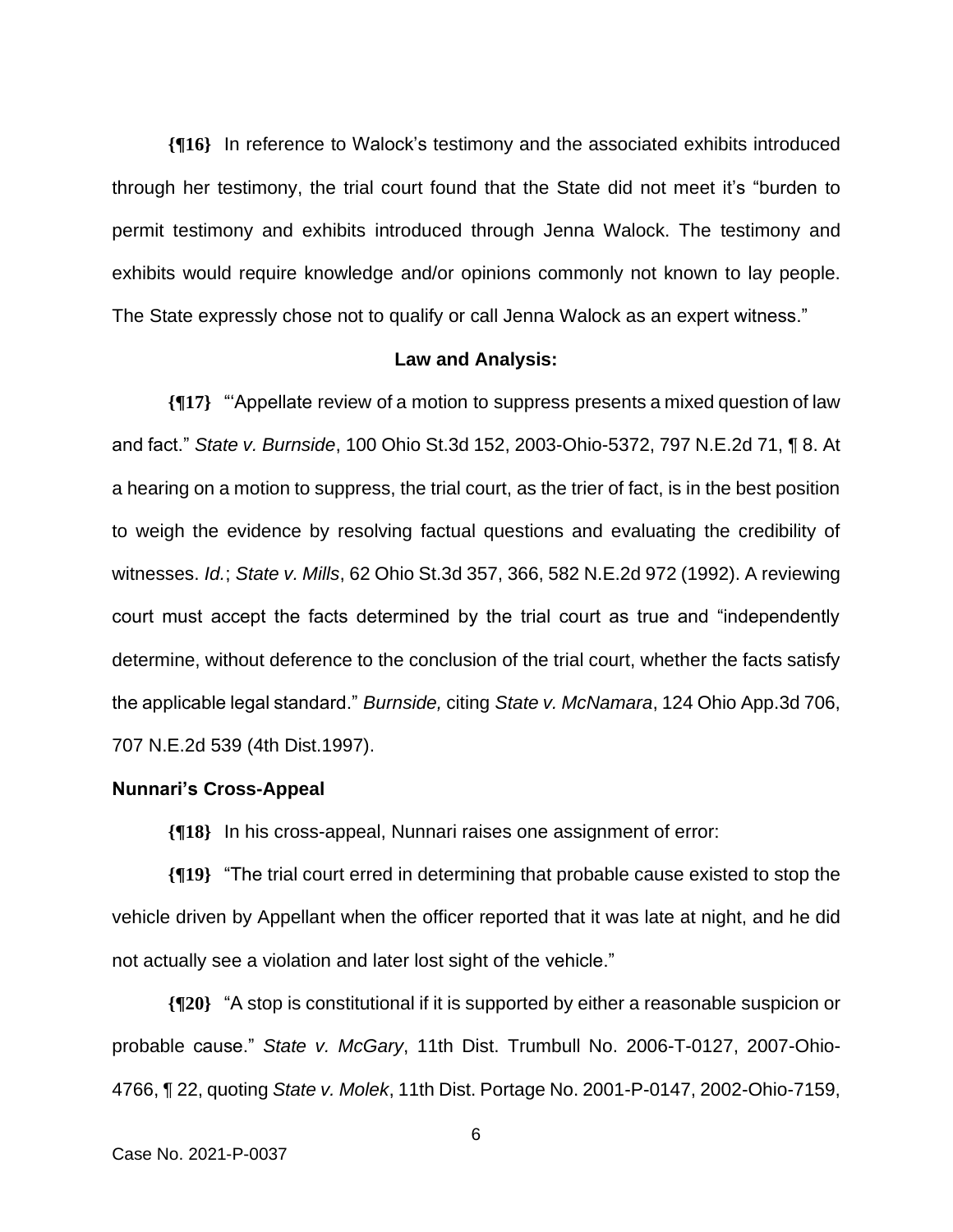¶ 25. To justify an investigative stop, an officer "must be able to point to specific and articulable facts which would warrant a [person] of reasonable caution in the belief that the action taken was appropriate." *Id.*, citing *Molek*, at ¶ 25, citing *State v. Klein*, 73 Ohio App.3d 486, 597 N.E.2d 1141 (1991), citing *Terry v. Ohio*, 392 U.S. 1, 19-20, 88 S.Ct. 1868, 20 L.Ed.2d 889 (1968). The "police officer must be able to cite articulable facts that give rise to a reasonable suspicion that the individual is currently engaged in or is about to engage in criminal activity." *State v. James*, 11th Dist. Portage 2009-P-0082, 2010- Ohio-4556, 2010 WL 3733842, ¶16, quoting *State v. Gray*, 11th Dist. Geauga No. 99-G-2249, 2000 WL 973411, 2 (July 14, 2000), citing *Terry, supra,* at 6.

**{¶21}** Whether an officer had a reasonable suspicion to justify the investigative stop, the Supreme Court has held that the stop "must be viewed in light of the totality of the surrounding circumstances." *State v. McDonald*, 11th Dist. Trumbull No. 91-T-4640, 1993 WL 334223, \*4, quoting *State v. Bobo*, 37 Ohio St.3d 177, 524 N.E.2d 489 (1988), first paragraph of the syllabus. It is not possible to precisely define the reasonable suspicion necessary to initiate a stop and the standard cannot be "reduced to a neat set of legal rules." *Illinois v. Gates*, 462 U.S. 213, 232, 103 S.Ct. 2317, 76 L.Ed.2d 527 (1983); *Maumee v. Weisner*, 87 Ohio St.3d 295, 299, 720 N.E.2d 507 (1999). Reasonable suspicion is less than probable cause but "something more than an 'inchoate and unparticularized suspicion or "hunch."'" *United States v. Sokolow*, 490 U.S. 1, 7, 109 S.Ct. 1581, 104 L.Ed.2d 1 (1989), quoting *Terry*, *supra*, at 27.

**{¶22}** Nunnari argues that the trial court's factual findings were not supported by competent, credible evidence and that we must reject them. Nunnari further argues that the trial court erred by considering the admissions Nunnari made after Trooper Engle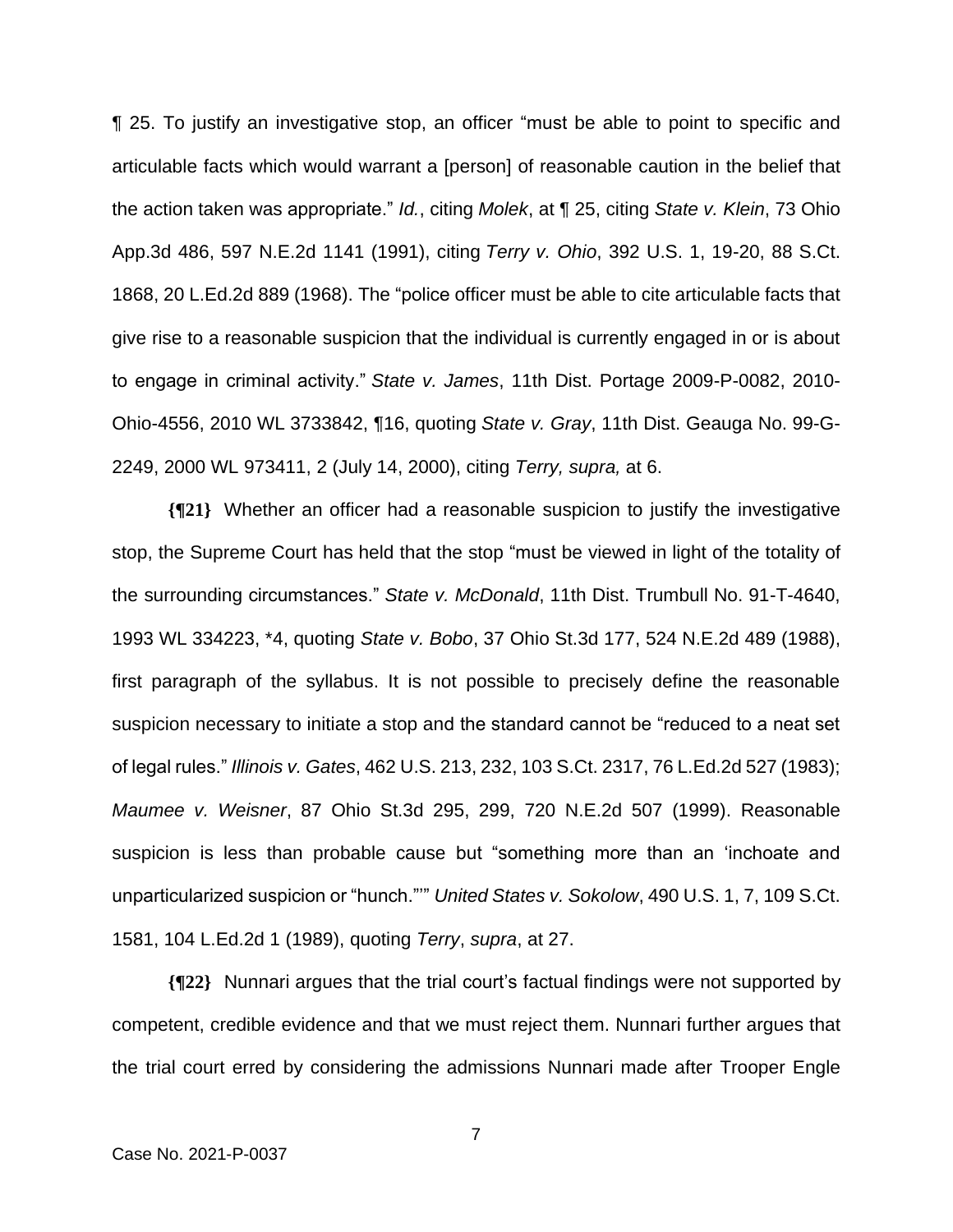questioned him on the basis that these admissions occurred after the stop and do not support the Trooper's reasonable suspicion to initiate the stop.

**{¶23}** Although the trial court's judgment entry did indeed reference the answers Nunnari gave Trooper Engle as a partial basis for establishing reasonable suspicion for the stop, to the extent this is error, it is harmless. This is because Trooper Engle was able to cite articulable facts about the reason for initiating the stop that, when viewed in light of the totality of the circumstances, would warrant a person of caution that his action was appropriate. *See Molek*, 2002-Ohio-7159, at ¶ 25.

**{¶24}** Trooper Engle observed a vehicle travel at a high rate of speed and was able to measure the speed of the vehicle at 24 mile per hour above the speed limit. He observed the that the vehicle was dark in color and that it was a four-door sedan. The trial court conducted a judicial view of the scene and agreed with Nunnari that "it was practically impossible for Trooper Engle to maintain visual contact with the Defendant's alleged vehicle." However, the court did not find that Trooper Engle was unable to see the vehicle at all or would have been unable to measure its speed with his LiDAR. The court found that Trooper Engle's testimony was credible and that the inferences he made in his pursuit and investigation would lead a reasonable person to conclude that the vehicle was properly identified. Based on these factual findings, we find that Trooper Engle had reasonable suspicion to initiate the traffic stop.

**{¶25}** Therefore, Nunnari's assignment of error on his cross-appeal is without merit.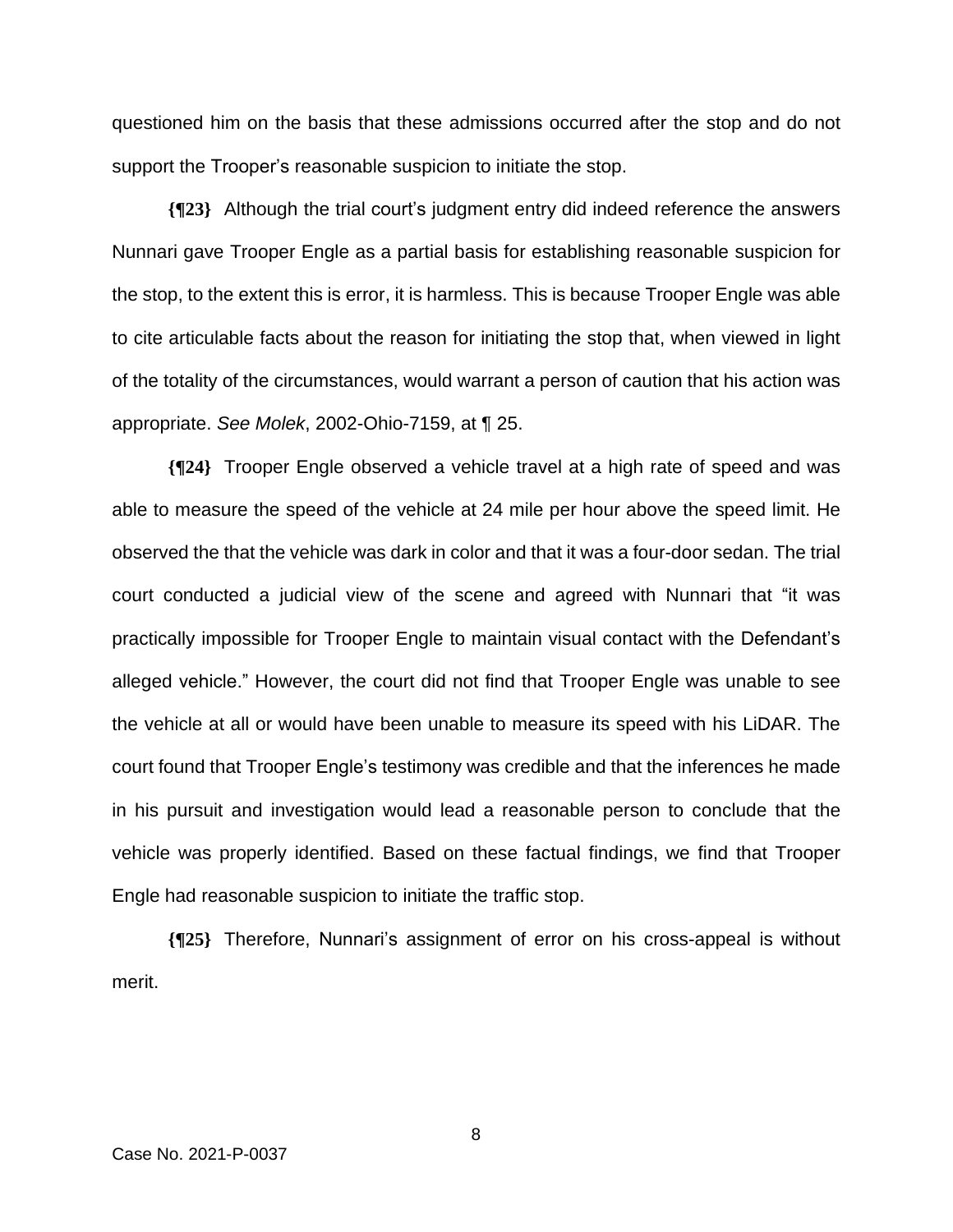#### **The State's Appeal**

**{¶26}** The State raises two assignments of error in its appeal of the trial court's exclusion of the breath test results.

**{¶27}** "[1.] The trial court erred by sustaining Mr. Nunnari's objections to the testimony of Ms. Walock and the exhibits produced by the Ohio Department of Health prior to receiving and without considering the State's post-hearing brief."

**{¶28}** "[2.] The trial court erred by sustaining Mr. Nunnari's objections to the testimony of Ms. Walock and the exhibits produced by the Ohio Department of Health in the context of a suppression hearing."

**{¶29}** In its first assignment of error, the State contends that it was error for the trial court to issue its judgment entry prior to the expiration of time to respond. The trial court afforded 14 days to Nunnari to file a post-hearing brief and for the State, "14 days to respond."

**{¶30}** It is well established that a court has a "right to control its own docket" to ensure "the prompt and efficient dispatch of justice." *State v. Unger*, 67 Ohio St.2d 65, 67, 423 N.E.2d 1078 (1981). However, if the court grants leave to file post-hearing briefs, "the court must be held to those terms."' *Cleveland Clinic Found. v. Commerce Group Benefits, Inc*., 8th Dist. Cuyahoga No. 79907, 2002-Ohio 1414, 2002 WL 485764, \*5. It is an abuse of discretion for a court to "simply collapse the time for responses, without notice, after previously setting down a specific response time[.]" *Mackey v. Steve Barry Ford, Inc.,* 8th Dist. Cuyahoga No. 58681, 1991 WL 95081, \*2. A "trial court's order granting a motion to suppress must be reversed if the prosecution was not given an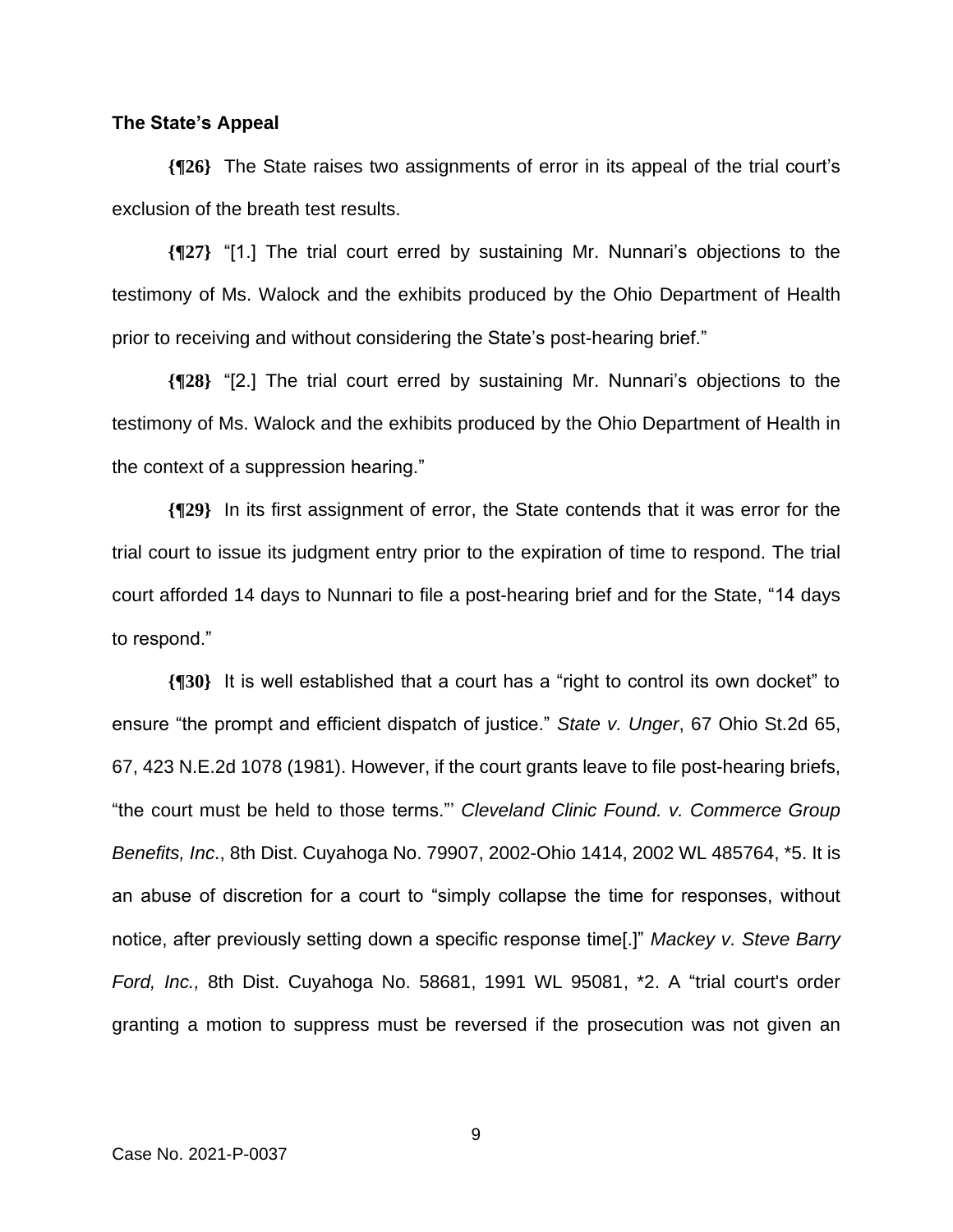adequate opportunity to present its case." *City of Cleveland v. Laylle*, 8th Dist. Cuyahoga

No. 75196, 1999 WL 1068061, \*1.

**{¶31}** In *Dayton v. Dabney*, the Second District Court of Appeals considered a

lack of opportunity for a party to present evidence in a newly raised suppression issue

and addressed the fundamental fairness of proceedings. The court said that it was error

for the trial court to interject a new issue without giving the city the opportunity to present

evidence on the issue. *Id.*

On this latter point, we find appropriate the remarks of Dean Pound in his address to the American Bar Association on September 29, 1941:

"'In a court, the judges from their very training are impelled to conform their actions to certain known standards and to conform to settled ideals of judicial conduct. **Professional habit and training lead them to hear both sides of every point scrupulously.** Rules of law which have entered into their everyday habits of action lead them to insist that **everything upon which they are to base an order or judgment must be before them in such a way that no party to be affected can be cut off from full opportunity to explain or refute it or challenge its application to his case.** \* \* \*'" *Zangerle v. Evatt* (1942), 139 Ohio St. 563, 574–575, 23 O.O. 52, 56–57, 41 N.E.2d 369, 374.

*Dayton v. Dabney*, 99 Ohio App.3d 32, 39, 649 N.E.2d 1271 (2nd Dist.1994) (Bold added).

**{¶32}** In this case the suppression issue was not newly raised like in *Dabney*. However, the trial court afforded both parties an opportunity to respond to an issue raised during the hearing and afforded both parties an opportunity to file post-hearing briefs. Then, the trial court seemingly collapsed the time to respond without notice to the parties.

This action implicates the same concerns raised in *Dabney* and *Mackey*.

**{¶33}** Although the court held a full hearing and the State was afforded an opportunity to present evidence, the trial court used its discretion to keep the record open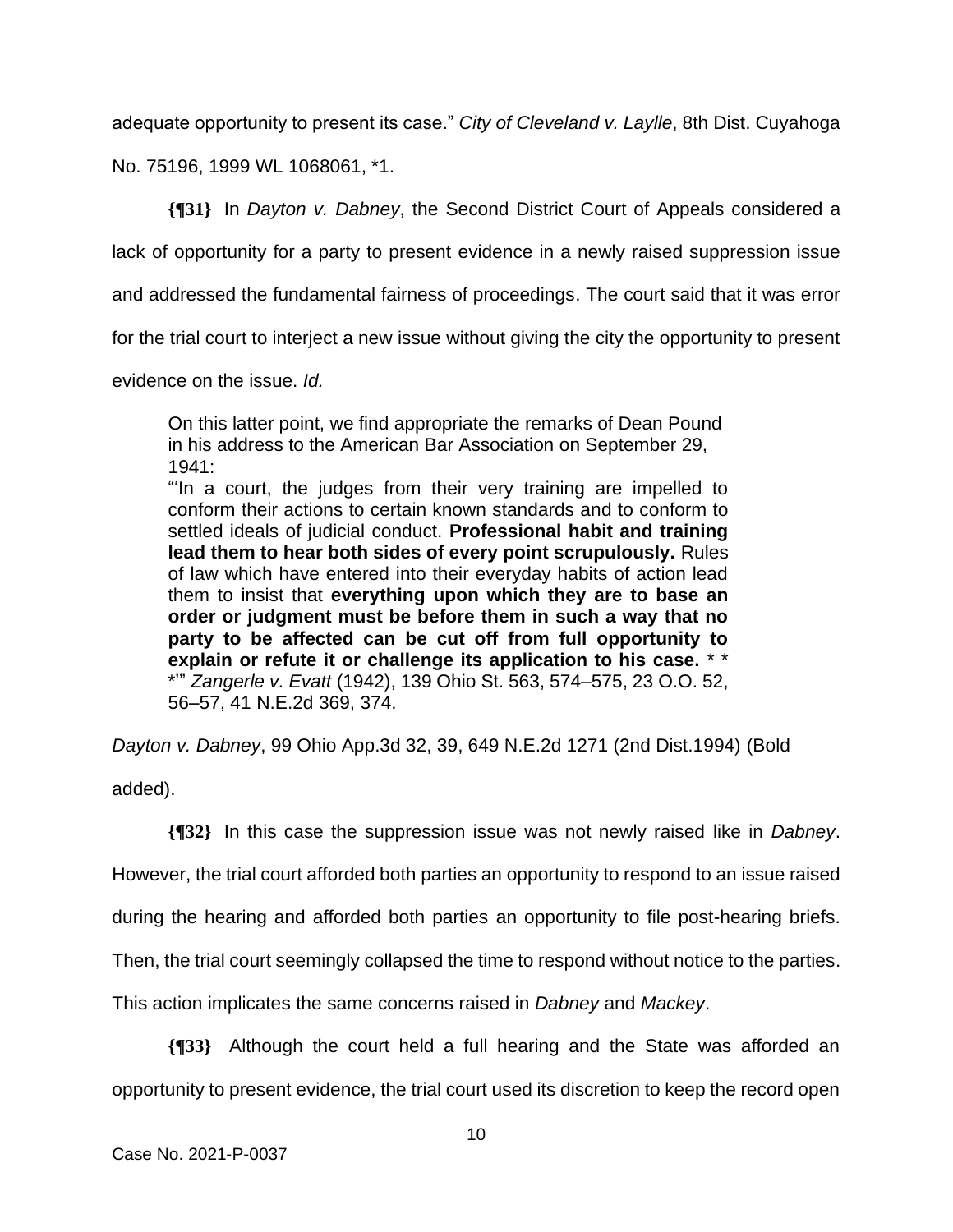to give both parties the opportunity to present post-hearing briefs that the court said were "going to have an impact on my ruling." In contrast, the court closed the record at the hearing as it pertained to trooper's reasonable suspicion for the stop. The court did not request post-hearing briefs on that matter and the court did not cut a party off from the ability to explain or refute an issue. Therefore, it was appropriate for this court to directly address Nunnari's cross-appeal as the record before us on that issue is complete.

**{¶34}** However, this is not the case where the trial court granted the motion to suppress as to the admissibility of the Ohio Department of Health witness Jenna Walock and the associated exhibits introduced through her testimony. The trial court expressly left the record open for both parties to have an opportunity to file post-hearing briefs. The trial court granted 14 days to Nunnari and 14 days after the defendant's filing for the State to respond.

**{¶35}** The court denied the State of the rights which are afforded to any litigant, the right to have a full and fair hearing of its case. The trial court's factual findings are therefore uninformed and incomplete because it did not consider or address the information presented by the State in its timely filed post-hearing brief. Furthermore, the trial court's legal conclusions are also incomplete because it did not consider or address the State's legal arguments.

**{¶36}** This error undermines the ability of this court to serve its function as a reviewing court. "A reviewing court, even though it must conduct its own examination of the record, has a different focus than the trial court. If the trial court does not consider all the evidence before it, an appellate court does not sit as a reviewing court, but, in effect, becomes a trial court." *See Murphy v. Reynoldsburg*, 65 Ohio St.3d 356, 360, 604 N.E.2d